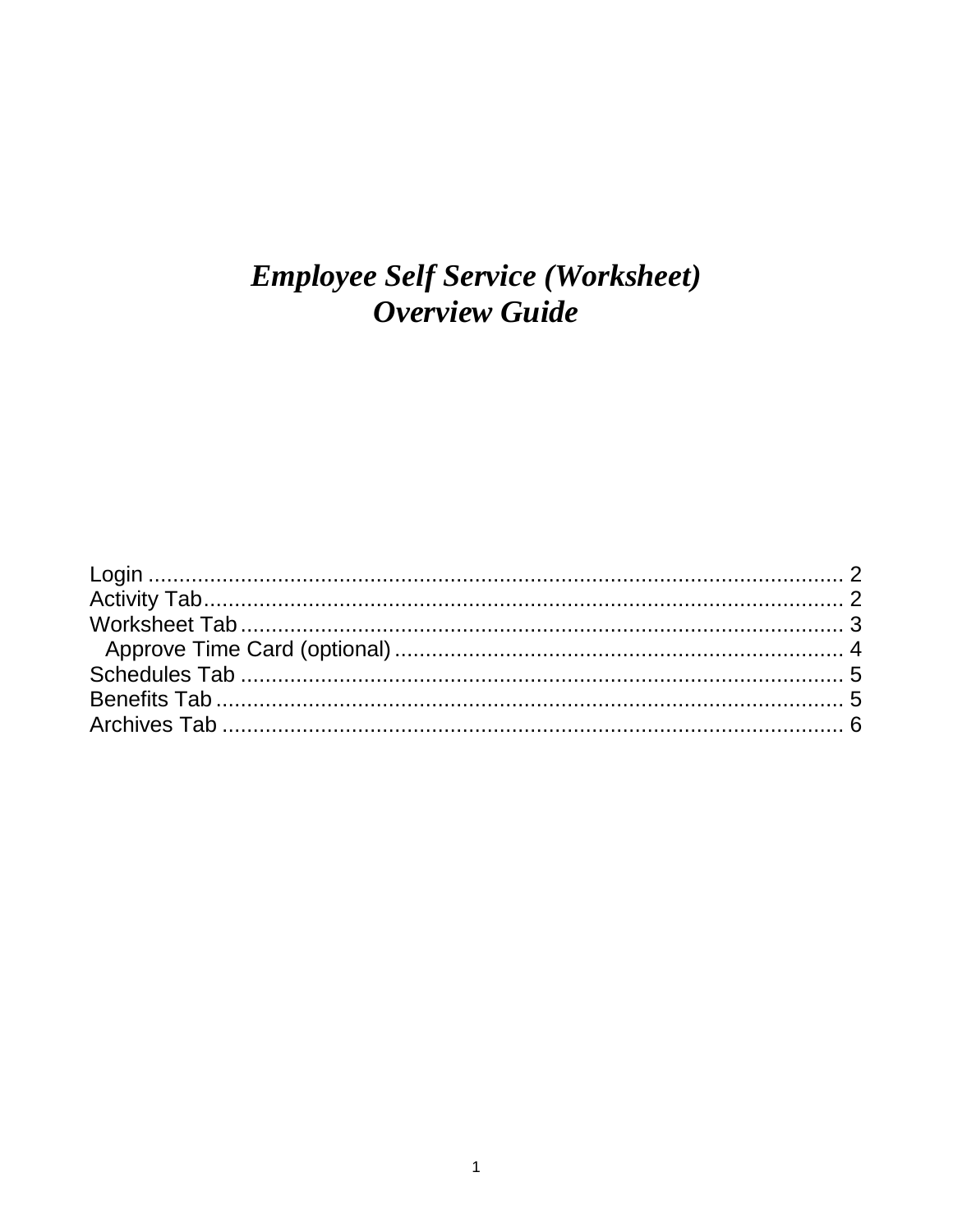## <span id="page-1-0"></span>**Login**

Each employee will be prompted for their ID / Badge number, and a designated PIN number.



**Login - Enter** *your Badge or ID number and your PIN.* 

### <span id="page-1-1"></span>**Activity Tab**

The Activity tab within ESS shows any / all activity that you have performed while in ESS.

| <b>INFOTRONICS</b> | Mon Oct 13 2008             | 12:54:54 PM                                                                                           | Change PIN<br><b>Refresh</b><br>Log Off | Austin<br>Powers<br>16 |                                            |  |
|--------------------|-----------------------------|-------------------------------------------------------------------------------------------------------|-----------------------------------------|------------------------|--------------------------------------------|--|
|                    | <b>Activity</b>             | Schedules<br>Worksheet                                                                                | <b>Benefits</b>                         | <b>Archives</b>        |                                            |  |
|                    | <b>Recent Activity</b>      |                                                                                                       |                                         |                        |                                            |  |
|                    | Operation                   |                                                                                                       | Description                             |                        | Timestamp                                  |  |
| System             | Logged into                 | Logged In                                                                                             |                                         |                        | Mon Oct-13 08 12:54p                       |  |
| System             | Logged into                 | Logged In                                                                                             |                                         |                        | Mon Oct-13 08 12:53p                       |  |
| System             | Logged into                 | Logged In                                                                                             |                                         |                        | Mon Oct-13 08 12:53p                       |  |
|                    | Approve Period<br>Worksheet | Authorized Pay Period from Sun Aug-17 08 to Sat Aug-23 08<br>Del 8:00 from Personal on Fri Aug-22.08. |                                         |                        | Thu Aug-21 08 3:52p<br>Thu Aug-21.08.3:52p |  |
|                    |                             |                                                                                                       |                                         |                        |                                            |  |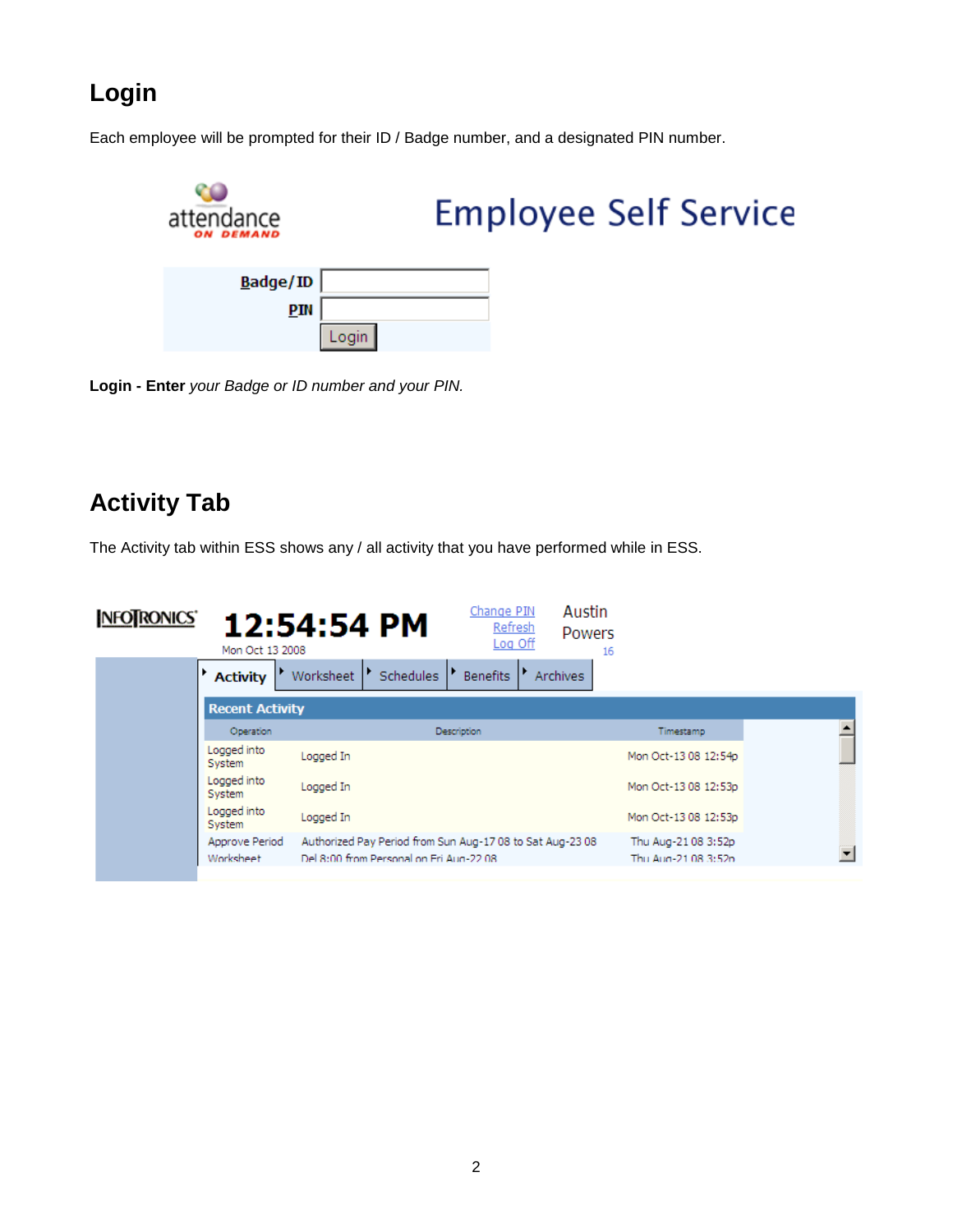### <span id="page-2-0"></span>**Worksheet Tab**

The Worksheet tab within ESS allows an employee to simply enter hours worked for a day (on the top line) or Leave hours for a day. Simply enter the hours into the appropriate cell, and press enter.

| NFOTRONICS' | Activity                                 | 4:00:37 PM<br>Wednesday, August 24, 2011<br>Worksheet        | <b>Change PIN</b><br>Refresh<br>Log Off<br>Schedules Benefits | <b>Austin</b><br><b>Powers</b><br>Archives | 16 <sub>1</sub> |                                                  |                  |               |               |               |        |               |               |               |                 |               |                  |                                   |
|-------------|------------------------------------------|--------------------------------------------------------------|---------------------------------------------------------------|--------------------------------------------|-----------------|--------------------------------------------------|------------------|---------------|---------------|---------------|--------|---------------|---------------|---------------|-----------------|---------------|------------------|-----------------------------------|
|             | <b>Current Pay Period</b>                | Prev. Period<br>Help                                         |                                                               |                                            |                 |                                                  |                  |               |               |               |        |               |               |               |                 |               |                  |                                   |
|             | LOC                                      | <b>DEPT</b><br><b>JOB</b>                                    | Sun<br>Aug-14                                                 | Mon<br>Aug-15                              | Tue<br>Aug-16   | <b>Wed</b><br>Aug-17                             | Thu<br>Aug-18    | Fri<br>Aug-19 | Sat<br>Aug-20 | Sun<br>Aug-21 | $M$ on | Tue<br>Aug-23 | Wed<br>Aug-24 | Thu<br>Aug-25 | Fri<br>  Aug-26 | Sat<br>Aug-27 | <b>Hours LOC</b> | <b>DEPT</b>                       |
|             |                                          |                                                              | Schedules                                                     |                                            |                 |                                                  | Vacation<br>8.00 |               |               |               |        |               |               |               |                 |               | 8.00             |                                   |
|             |                                          | Location 100 Department 200 Job 300                          |                                                               | 8:00                                       | 2:00            |                                                  |                  |               |               |               |        |               |               |               |                 |               |                  | 10:00 Location 100 Department 200 |
|             |                                          | Location 100 Department 200 Job 304                          |                                                               |                                            | 6:00            |                                                  |                  |               |               |               |        |               |               |               |                 |               |                  | 6:00 Location 100 Department 200  |
|             |                                          |                                                              | Summary                                                       | 8:00                                       | 8:00            | 8:00                                             |                  |               |               |               |        |               |               |               |                 |               | 24:00            |                                   |
|             |                                          | Add Workgroup to List                                        |                                                               |                                            |                 |                                                  |                  |               |               |               |        |               |               |               |                 |               |                  |                                   |
|             | Absences                                 |                                                              | <b>Sun 14</b>                                                 | Mon 15                                     | Tue 16          | Wed 17                                           | Thu $18$         | Fri 19        | Sat 20        | Sun 21        | Mon 22 | Tue 23        | Wed 24        | Thu 25        | Fri 26          | Sat 27        |                  |                                   |
|             | Sick                                     |                                                              |                                                               |                                            |                 | 8:00                                             |                  |               |               |               |        |               |               |               |                 |               | 8:00 Sick        |                                   |
|             |                                          |                                                              | Summaries                                                     | 8.00 RG<br>RG                              | 8.00 S          | PD/Amount PD/Amount PD/Amount PD/Amount<br>8.00V | 8.00             |               |               |               |        |               |               |               |                 |               |                  |                                   |
|             | <b>Period Totals</b>                     |                                                              |                                                               |                                            |                 |                                                  |                  |               |               |               |        |               |               |               |                 |               |                  |                                   |
|             | Pay Desig.                               | Location, Department, Job                                    |                                                               | <b>Hours</b>                               |                 |                                                  |                  |               |               |               |        |               |               |               |                 |               |                  |                                   |
|             | Regular                                  | 100, Department 200, Job 300                                 |                                                               | 10.00                                      |                 |                                                  |                  |               |               |               |        |               |               |               |                 |               |                  |                                   |
|             | Regular                                  | 100, Department 200, Job 304                                 |                                                               | 6.00                                       |                 |                                                  |                  |               |               |               |        |               |               |               |                 |               |                  |                                   |
|             | <b>Sick</b><br>Vacation<br><b>Totals</b> | 100, Department 200, Job 300<br>100, Department 200, Job 300 |                                                               | 8.00<br>8.00<br>32.00                      |                 |                                                  |                  |               |               |               |        |               |               |               |                 |               |                  |                                   |

You also have the option to create a separate row to charge hours to different Departments, Jobs, etc.

| <b>NFOTRONICS</b> | Wednesday, August 24, 2011                                     | 4:10:12 PM                                                                                                                                                | Change PIN<br>Refresh<br>Log Off                               | Austin<br>Powers<br>16            |                 |                                                |        |                          |              |                 |                                            |  |                                     |                  |                                  |
|-------------------|----------------------------------------------------------------|-----------------------------------------------------------------------------------------------------------------------------------------------------------|----------------------------------------------------------------|-----------------------------------|-----------------|------------------------------------------------|--------|--------------------------|--------------|-----------------|--------------------------------------------|--|-------------------------------------|------------------|----------------------------------|
|                   | Activity                                                       | Schedules   Benefits   Archives<br>Worksheet                                                                                                              |                                                                |                                   |                 |                                                |        |                          |              |                 |                                            |  |                                     |                  |                                  |
|                   | <b>Current Pay Period</b>                                      | Prev. Period<br>Help                                                                                                                                      |                                                                |                                   |                 |                                                |        |                          |              |                 |                                            |  |                                     |                  |                                  |
|                   | LOC .<br><b>DEPT</b>                                           | JOB                                                                                                                                                       | $\begin{array}{c c}\n\text{Sun} \\ \text{Aug-14}\n\end{array}$ | Mon Tue<br>Aug-15 Aug-16          | $Wed$<br>Aug-17 | Thu Fri Sat Sun<br>Aug-18 Aug-19 Aug-20 Aug-21 |        |                          | $Mon$ Aug-22 | $Tue$<br>Aug-23 | Wed<br>Aug-24                              |  | Thu Fri Sat<br>Aug-25 Aug-26 Aug-27 | <b>Hours LOC</b> | <b>DEPT</b>                      |
|                   |                                                                | Schedules                                                                                                                                                 |                                                                |                                   |                 | <b>Select New Workgroup</b>                    |        |                          |              |                 |                                            |  |                                     | 8.00             |                                  |
|                   |                                                                | Location 100 Department 200 Job 300                                                                                                                       |                                                                | Location                          |                 | Location 100                                   |        | $\overline{\phantom{a}}$ |              |                 |                                            |  |                                     |                  | 10:00 Location 100 Department 20 |
|                   |                                                                | Location 100 Department 200 Job 304                                                                                                                       |                                                                | Select a workgroup.               |                 |                                                |        |                          |              |                 |                                            |  |                                     |                  | 6:00 Location 100 Department 20  |
|                   |                                                                | summary<br>Add Workgroup to List                                                                                                                          |                                                                | Department<br>Select a workgroup. |                 | Department 200                                 |        | $\blacktriangledown$     |              |                 |                                            |  |                                     | 24:00            |                                  |
|                   | Absences<br>Sick                                               |                                                                                                                                                           |                                                                |                                   |                 |                                                |        |                          |              |                 | Mon 22   Tue 23   Wed 24   Thu 25   Fri 26 |  | Sat 27                              | 8:00 Sick        |                                  |
|                   | Period Totals                                                  | Summaries                                                                                                                                                 |                                                                | Job<br>Select a workgroup.        |                 | Job 304                                        | ∣-∣    |                          |              |                 |                                            |  |                                     |                  |                                  |
|                   | Pay Desig.<br>Regular<br>Regular<br>Sick<br>Vacation<br>Totals | Location, Department, Job<br>100, Department 200, Job 300<br>100, Department 200, Job 304<br>100, Department 200, Job 300<br>100, Department 200, Job 300 |                                                                | $-8.00$<br>8.00<br>32.00          |                 | 0k                                             | Cancel |                          |              |                 |                                            |  |                                     |                  |                                  |

Select "Add Workgroup to List", and choose the appropriate entry. This will create another row for you to charge hours to.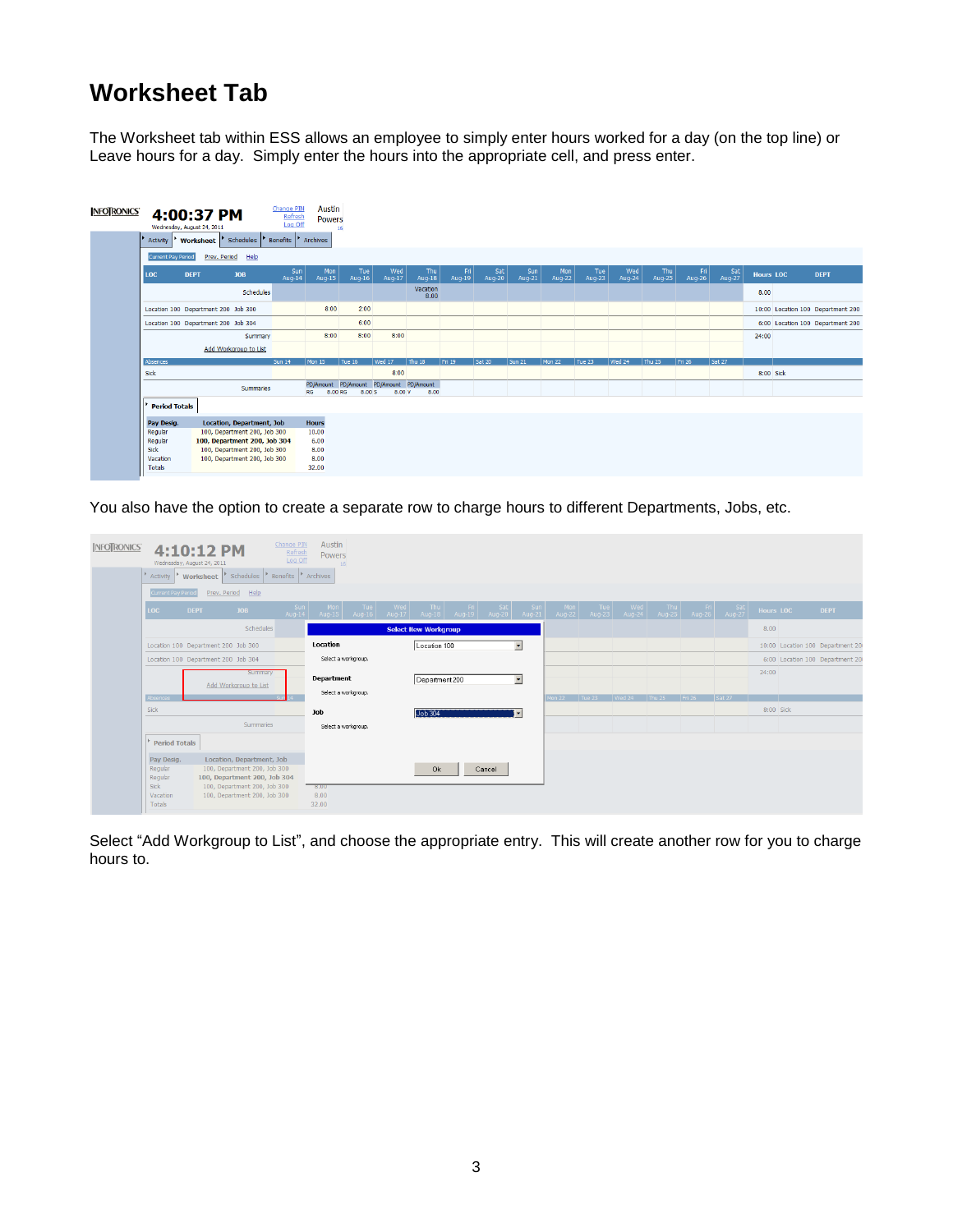#### <span id="page-3-0"></span>**Approve Time Card (optional)**

Employees can also approve their time for either the Previous or Current pay periods. Once they approve a period, the Approve Time Card selection disappears.

|                                | <b>Time Card Approval</b>                                                            |                                              |
|--------------------------------|--------------------------------------------------------------------------------------|----------------------------------------------|
|                                | <b>Approve Time Card</b>                                                             |                                              |
|                                | I understand that I am approving my time card for the selected pay period.           |                                              |
|                                |                                                                                      |                                              |
|                                |                                                                                      |                                              |
| ⊽                              | <b>Confirm Approval of Time Card</b>                                                 |                                              |
|                                | Select OK to approve this time card for this pay period.                             |                                              |
|                                |                                                                                      |                                              |
|                                | <b>Ok</b><br>Cancel                                                                  |                                              |
|                                |                                                                                      |                                              |
| NFOTRONICS'<br>Mon Oct 13 2008 | Austin<br>Change PIN<br>12:58:48 PM<br>Refresh<br>Powers<br>Log Off                  |                                              |
|                                |                                                                                      | 16                                           |
| <b>Activity</b>                | $\triangleright$ Schedules<br>Worksheet<br>Benefits<br>Archives                      |                                              |
| <b>Recent Activity</b>         |                                                                                      |                                              |
| Operation                      | Description                                                                          | Timestamp                                    |
| Approve Period                 | Authorized Pay Period from Sun Oct-12 08 to Sat Oct-18 08                            | Mon Oct-13 08 12:58p                         |
| Worksheet                      | Add 8:00 to Vacation on Thu Oct-16 08                                                | Mon Oct-13 08 12:57p                         |
| Worksheet<br>Worksheet         | Add 8:00 to 100-200-300 on Wed Oct-15 08<br>Add 8:00 to 100-200-300 on Tue Oct-14 08 | Mon Oct-13 08 12:57p<br>Mon Oct-13 08 12:57p |
| Worksheet                      | Add 8:00 to 100-200-300 on Mon Oct-13 08                                             | Mon Oct-13 08 12:57p                         |

You'll see the Authorization transaction information presented in the Recent Activity section.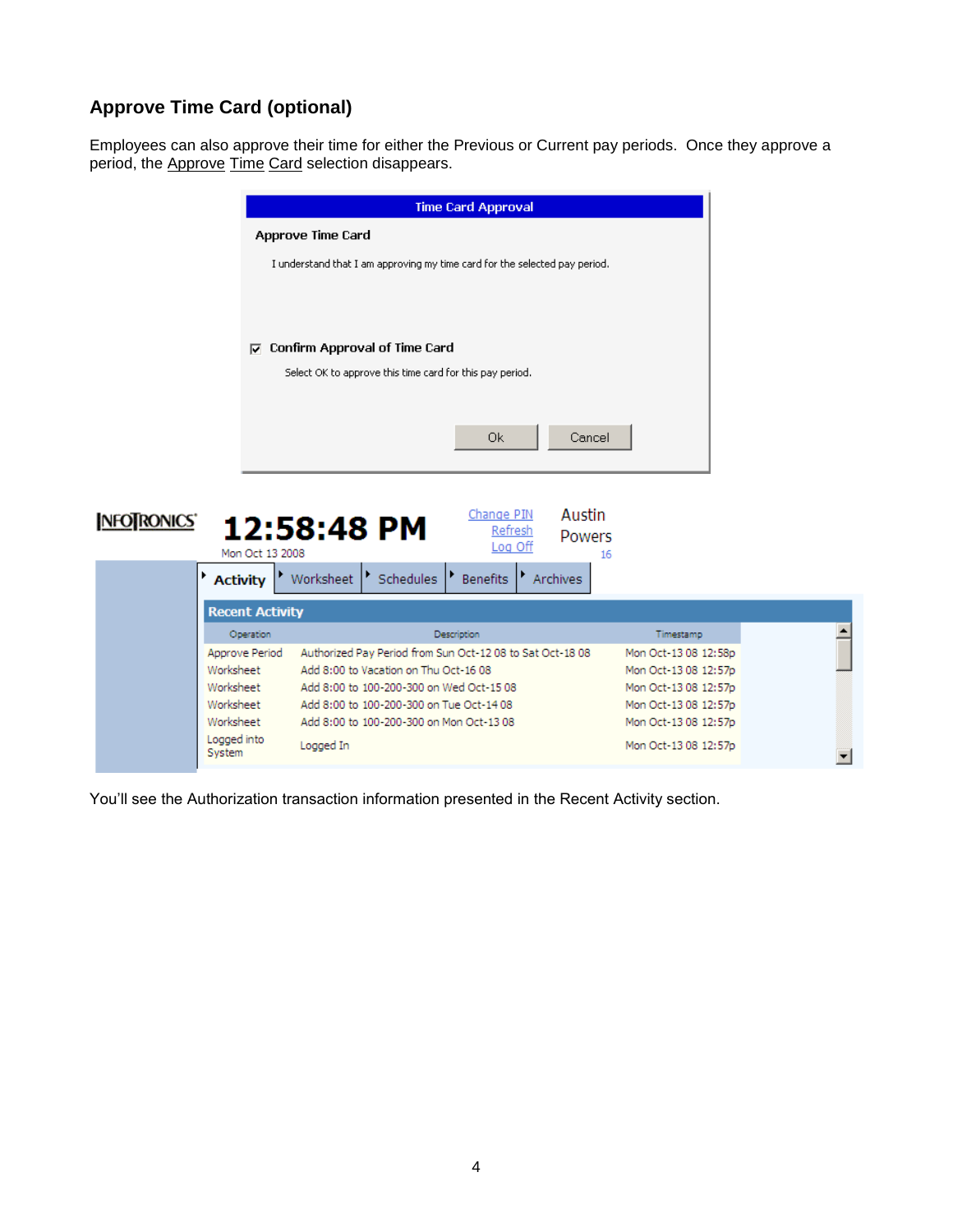### <span id="page-4-0"></span>**Schedules Tab**

The Schedules tab within ESS allows you to view your schedules, if you have schedules in the system.

| NFOTRONICS' |                     | 3:53:52 PM<br>Thu Aug 21 2008 |                  |                  |    | Change PIN<br>Refresh<br>Log Off |    | Austin<br><b>Powers</b><br>16 |    |                 |    |                           |    |          |         |       |
|-------------|---------------------|-------------------------------|------------------|------------------|----|----------------------------------|----|-------------------------------|----|-----------------|----|---------------------------|----|----------|---------|-------|
| Request     | Activity            | Worksheet                     | ٠                | <b>Schedules</b> |    | <b>Benefits</b>                  |    | <b>Archives</b>               |    |                 |    |                           |    |          |         |       |
| Time Off    | Prev. Month         | Next Month                    |                  | This Month       |    | Help                             |    |                               |    |                 |    |                           |    |          |         |       |
|             |                     | Sunday                        |                  | Monday           |    | Tuesday                          |    | Wednesday                     |    | Thursday        |    | Friday                    |    | Saturday |         | Total |
|             | Week of<br>$Jul-27$ | Off                           | 27               | $\bigcirc$ 8a/5p | 28 | $\bullet$ 8a/5p                  | 29 | $\bigcirc$ 8a/5p              | 30 | $\bullet$ 8a/5p | 31 | August<br>$\bullet$ 8a/5p |    | Off      |         | 40.00 |
|             | Week of<br>Aug-3    | Off                           |                  | 8a/5p            |    | 8a/5p                            |    | 8a/5p                         |    | 8a/5p           |    | 8a/5p                     |    | Off      | $\circ$ | 40.00 |
|             | Week of<br>Aug-10   | Off                           | 10 <sub>10</sub> | 8a/5p            | 11 | 8a/5p                            | 12 | 8a/5p                         | 13 | 8a/5p           | 14 | 8a/5p                     | 15 | Off      | 16      | 40.00 |
|             | Week of<br>Aug-17   | Off                           | 17               | Off              | 18 | Off                              | 19 | Off                           | 20 | Off             | 21 | Off                       | 22 | Off      | 23      | 0.00  |
|             | Week of<br>Aug-24   | Off                           | 24               | Off              | 25 | Off                              | 26 | Off                           | 27 | Off             | 28 | Off                       | 29 | Off      | 30      | 0.00  |

### <span id="page-4-1"></span>**Benefits Tab**

The Benefits tab within ESS allows you to view your current benefit balances and benefit earnings and payment history.

| <b>NFOTRONICS</b> | Thu Aug 21 2008         | 3:54:40 PM                  | Change PIN<br>Refresh<br>Log Off                                                                 | Austin<br><b>Powers</b><br>16 |      |               |
|-------------------|-------------------------|-----------------------------|--------------------------------------------------------------------------------------------------|-------------------------------|------|---------------|
| Request           | Activity                | ▶<br>Schedules<br>Worksheet | Archives<br><b>Benefits</b>                                                                      |                               |      |               |
| Time Off          | Help                    |                             |                                                                                                  |                               |      |               |
|                   | <b>Vacation</b><br>Sick | Personal                    |                                                                                                  |                               |      |               |
|                   |                         |                             | Vacation activity from Tue Jan-0108 to Wed Dec-3108<br>(earliest adjustment date is Jan-21-2007) |                               |      |               |
|                   | <b>Date</b>             |                             |                                                                                                  | Credit                        |      | Debit Balance |
|                   | Tue Jan-0108            | <b>Balance In</b>           |                                                                                                  |                               |      | 80.00         |
|                   | Thu Aug-2108            | Payment                     |                                                                                                  |                               | 8.00 | 72.00         |
|                   | Thu Jan-0109            | <b>Balance Out</b>          |                                                                                                  |                               |      | 72.00         |